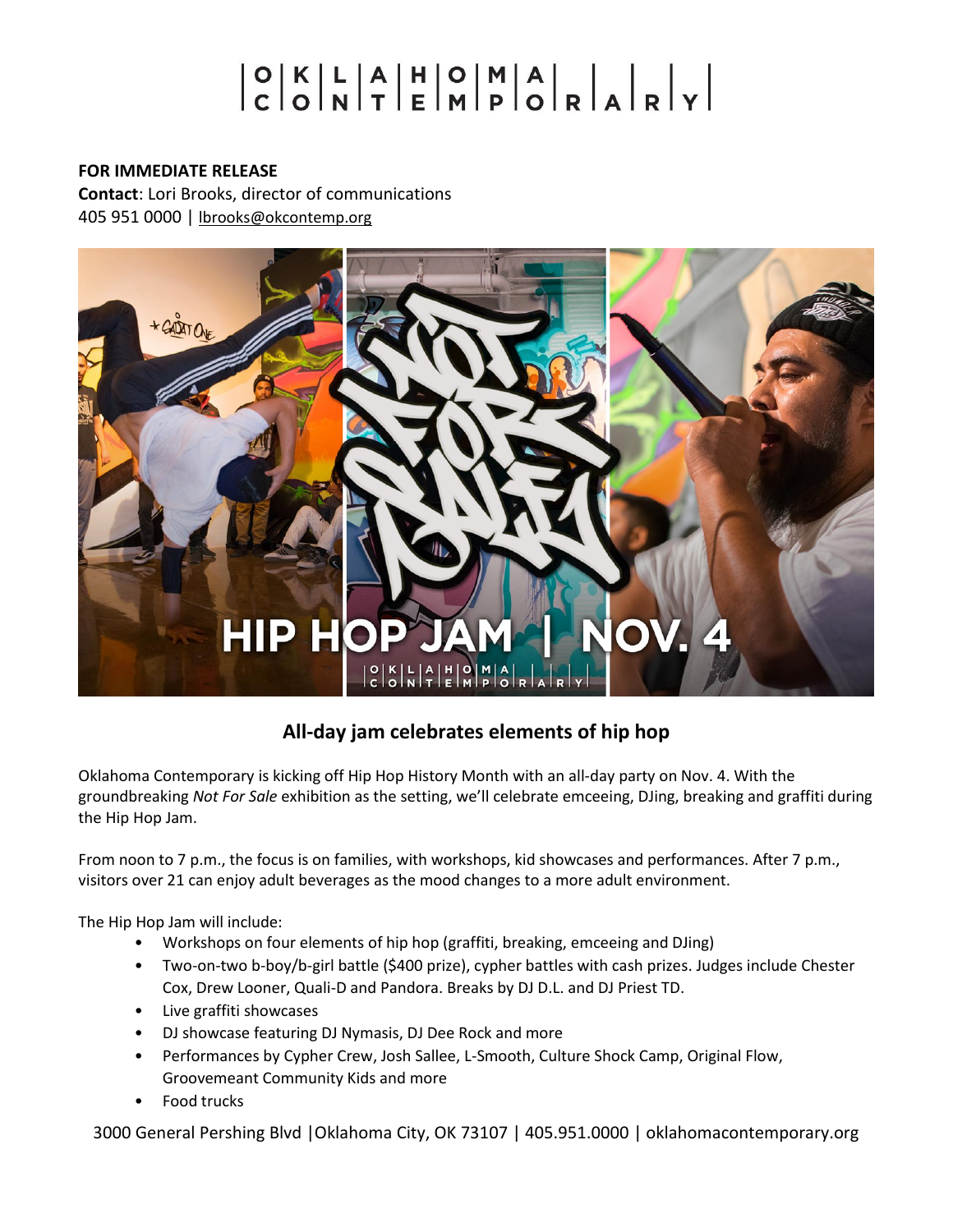- Art projects
- And more to be announced

Oklahoma Contemporary is partnering with ONESoul (One Never Ending Soul), a nonprofit community action aimed at providing educational opportunities for disenfranchised youth. All proceeds from the Hip Hop Jam will go to Oklahoma Contemporary for arts education opportunities for kids who otherwise could not afford them.

"From the streets of the South Bronx to the shores of the South China Sea, hip hop has grown into a truly global artistic and cultural phenomenon over the past half century," said Jeremiah Matthew Davis, artistic director for Oklahoma Contemporary. "With *Not For Sale*, we're celebrating Oklahoma's contribution to this rich creative movement. This show gives us the opportunity to explore the intersection of multiple art forms — music, poetry, dance, fashion and, of course, visual art. As KRS-One will tell you, 'Yes, the other side of hip hop is representin' the visual.' Through classes, panel discussions and several live events with community partners, Oklahoma Contemporary will represent graffiti's creative vibrancy to the fullest."

The Hip Hop Jam is one piece of programming connected to *Not For Sale: Graffiti Culture in Oklahoma.* The exhibit, showcasing graffiti created by some of the state's most talented artists, will run to Nov. 30. Nearly 400 people attended the opening reception on Oct. 5.

*Not For Sale* features 10 artists who have been an integral part of the Oklahoma graffiti scene. Artists painted directly on the walls of the gallery, transforming Oklahoma Contemporary into a vivid and exciting display of styles. These artists are part of a culture that promotes creative expression to individuals who have not always had access to the art world.

"Graffiti is often referred to as a form of rebellion, but I want to change that perception with this exhibition," said Angel Little, guest curator for *Not For Sale* and producer of the Hip Hop Jam. "This is a chance for people who aren't familiar with graffiti to see it in all forms. It's a chance for people to understand that graffiti has changed and saved lives. Artists do it to connect with and improve their communities. The artists in this show — from Oklahoma City and Tulsa — are the driving force behind the change, and it's inspiring to see them come together in a gallery environment and with this kind of influence to create something positive."

The artwork in *Not For Sale* finds its roots in the graffiti movement that emerged in the early 1970s in Philadelphia. Graffiti art is mostly based on text – in particular, the writing of an assumed name that serves to promote the artist. Graffiti has flourished worldwide in large part because it operates outside of the art world's elite institutions — it therefore is an art form open to anyone. The exhibition title, *Not For Sale*, makes reference to the fact that graffiti is primarily made for fame and not for money and can be seen by everyone, not just those with access to museums and galleries.

"In recent years, graffiti has become increasingly accepted by the art world as a legitimate, innovative art form requiring great skill," said Jennifer Scanlan, exhibitions and curatorial director at Oklahoma Contemporary. "At Oklahoma Contemporary, we celebrate creativity in all forms. *Not For Sale* gives us the opportunity to showcase the artistic talent of graffiti writers here in our state. By putting the works in a gallery setting, we want visitors to really consider the ways in which these are similar to a painting that might be hung on the wall — the use of color, the composition and the ideas the artists are trying to convey."

While graffiti's often illegal placement on subways, trains and walls has added to its appeal as a form of rebellion, the artists in *Not For Sale* have used their skills in many legitimate fields, from mural commissions to graphic design to fine art that sells in galleries. Guest curators Chris SKER and Little have secured the talents of experienced graffiti artists with an Oklahoma connection, including SKER, JASPYR, CODAK, SADAT, HEK, SEAPO, GERM, ENTAKE, MANIK and RHAK. All are Oklahoma-born, with the majority living and working in the state.

3000 General Pershing Blvd |Oklahoma City, OK 73107 | 405.951.0000 | oklahomacontemporary.org